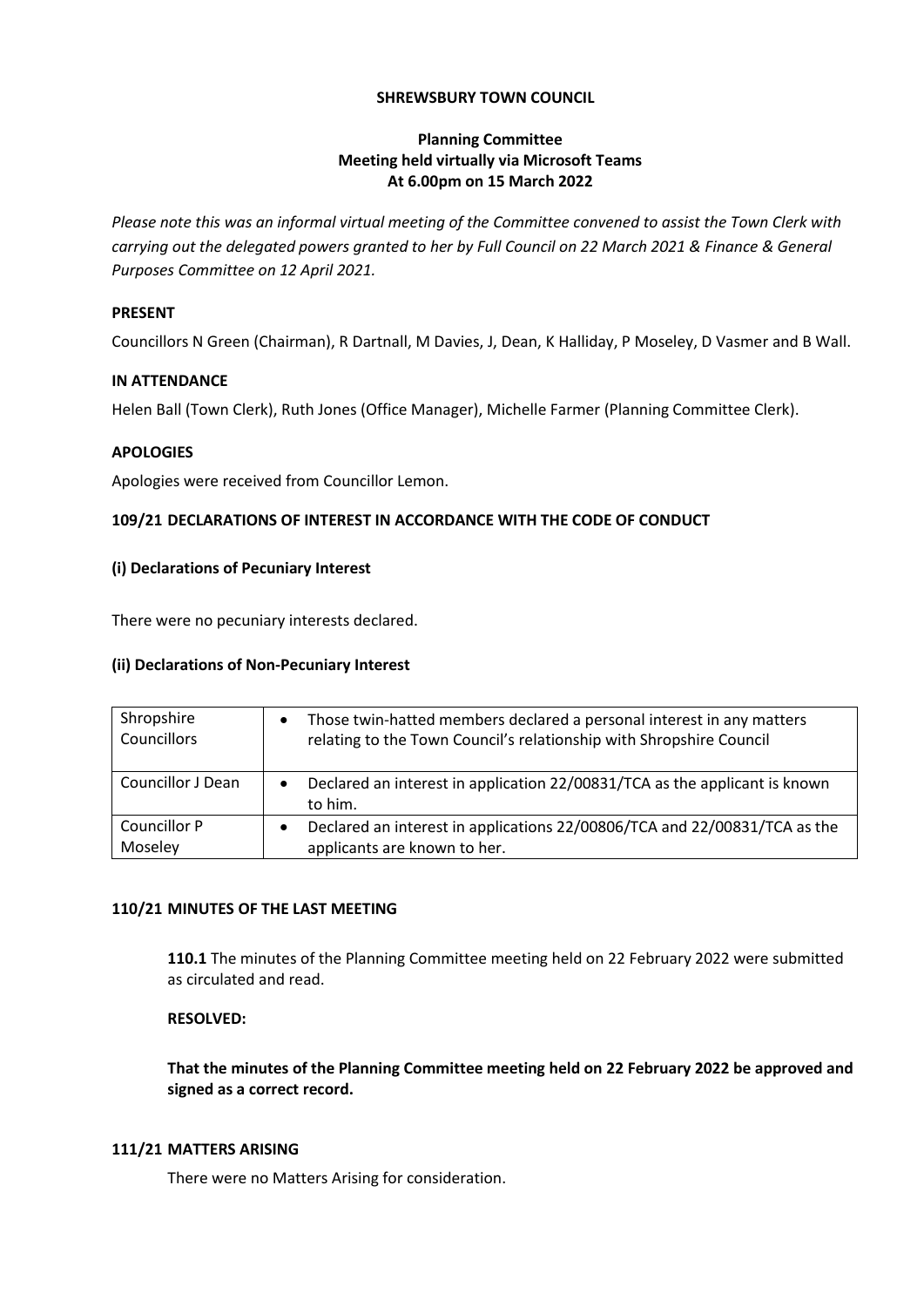#### **112/21 HIGHWAY ORDERS**

There were no Highways Orders for consideration.

### **113/21 TREE PRESERVATION ORDERS**

There were no Tree Preservation Orders for consideration.

## **114/21 PREMISES LICENCE APPLICATIONS**

There were no Premises Licence Applications for consideration.

## **115/21 PLANNING APPLICATIONS**

## **115.1 Schedules of Planning Applications**

The Deputy Town Clerk submitted the schedules of valid planning applications for planning consent for development within the Town Council's area, which had been registered between 12 February 2022 – 4 March 2022.

## **RESOLVED:**

# (i) **That the following comments be submitted to Shropshire Council:**

| 1. | 22/00800/ADV | 1 Battlefield Road<br>Shrewsbury Shropshire SY1<br>4AN                                                    | Application to display one<br>internally illuminated<br>freestanding sign (6.67m high)                                                                                                                                                                                                                                                                                          | No Objection |
|----|--------------|-----------------------------------------------------------------------------------------------------------|---------------------------------------------------------------------------------------------------------------------------------------------------------------------------------------------------------------------------------------------------------------------------------------------------------------------------------------------------------------------------------|--------------|
| 2. | 22/00780/FUL | Car Showroom Office and<br><b>Premises Featherbed Lane</b><br>Harlescott Shrewsbury<br>Shropshire SY1 4NJ | Change of use from motor<br>vehicle sales and repair garage<br>(Sui Generis Use) to Use Class<br>B2 (General Industry) to<br>facilitate the use of site for<br>vehicle repairs and MOT testing<br>with associated works including<br>new reception entrance<br>shopfront and large window,<br>installation of workshop shutter<br>doors and fire exit door to side<br>elevation | No Objection |
| 3. | 22/00378/FUL | 18 Southville Close<br>Shrewsbury SY3 6BW                                                                 | Erection of a single storey rear<br>and side extension and front<br>porch                                                                                                                                                                                                                                                                                                       | No Objection |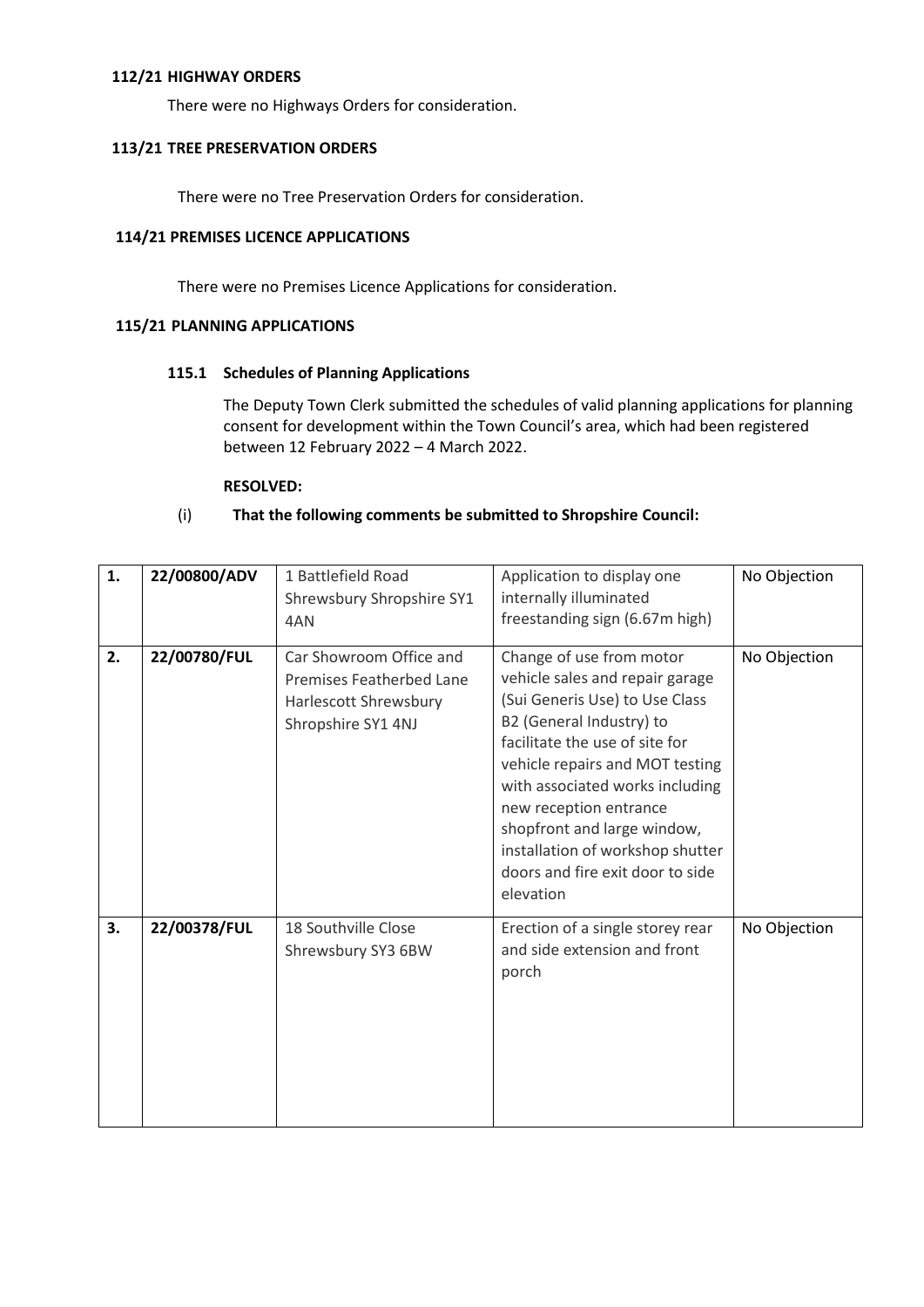| 22/00777/FUL | 2 And 3 Glenburn Gardens  | Erection of a residential    | Objection |
|--------------|---------------------------|------------------------------|-----------|
|              | Shrewsbury Shropshire SY2 | development of 6no dwellings |           |
|              | 5SY                       | with associated off - street |           |
|              |                           | parking                      |           |

The Town Council wishes to object to this application on the following grounds:

- This constitutes an over-development of site, bring detrimental impact to the local area and the prospective residents
- The cramped nature of the site has a detrimental impact on the physical and visual amenity value of the area
- Glenburn Gardens is a compact street and increased housing to the extent proposed would have an adverse impact on both the street scene and the traffic.

| 5.  | 22/00758/FUL | 60 Winterton Way          | Erection of replacement        | No Objection |
|-----|--------------|---------------------------|--------------------------------|--------------|
|     |              | Shrewsbury Shropshire SY3 | conservatory to rear elevation |              |
|     |              | 5PA                       |                                |              |
| -6. | 22/00763/ADV | 1 Battlefield Road        | Erect and display 3No.         | No Objection |
|     |              | Shrewsbury Shropshire SY1 | illuminated fascia signs and   |              |
|     |              | 4AN                       | 5No. non-illuminated fascia    |              |
|     |              |                           | signs (resubmission)           |              |
|     |              |                           |                                |              |

The Town Council raise no objections to this application and fully support the comments raised by Shropshire Council Highways.

| 7.  | 22/00761/FUL | 16 Tudor Road Shrewsbury<br>Shropshire SY2 6TD                                | Erection of single storey rear<br>extension                                                                                                                                                                                                                                                                                                | No Objection |
|-----|--------------|-------------------------------------------------------------------------------|--------------------------------------------------------------------------------------------------------------------------------------------------------------------------------------------------------------------------------------------------------------------------------------------------------------------------------------------|--------------|
| 8.  | 22/00756/FUL | 26 Belle Vue Gardens<br>Shrewsbury SY3 7JH                                    | Erection of front extension and<br>alterations to dwelling (re-<br>submission)                                                                                                                                                                                                                                                             | No Objection |
| 9.  | 22/00755/FUL | Wenlock Edge Farm Shop 31<br>Smithfield Road Shrewsbury<br>Shropshire SY1 1PW | Change of use of the existing<br>farm shop into a new bar<br>servery and additional ground<br>and first floor customer seating<br>areas for use as part of the<br>Salopian drinking establishment<br>(sui generis use) and erection of<br>a new black metal fence along<br>front boundary to enclose the<br>existing external seating area | No Objection |
| 10. | 22/00745/FUL | 87 New Park Road<br>Shrewsbury SY1 2RU                                        | Erection of a single storey flat<br>roof extension to provide<br>bedroom and wet room for<br>disabled occupant                                                                                                                                                                                                                             | No Objection |
| 11. | 22/00733/FUL | 1 Earlston Park Shrewsbury<br>Shropshire SY3 8BE                              | Installation of 6No. rooflights<br>and internal remodelling                                                                                                                                                                                                                                                                                | No Objection |
| 12. | 22/00730/FUL | Donbard House 40 Belle Vue<br>Gardens Shrewsbury<br>Shropshire SY3 7JH        | Erection of two storey rear<br>extension following demolition<br>of existing and associated works                                                                                                                                                                                                                                          | No Objection |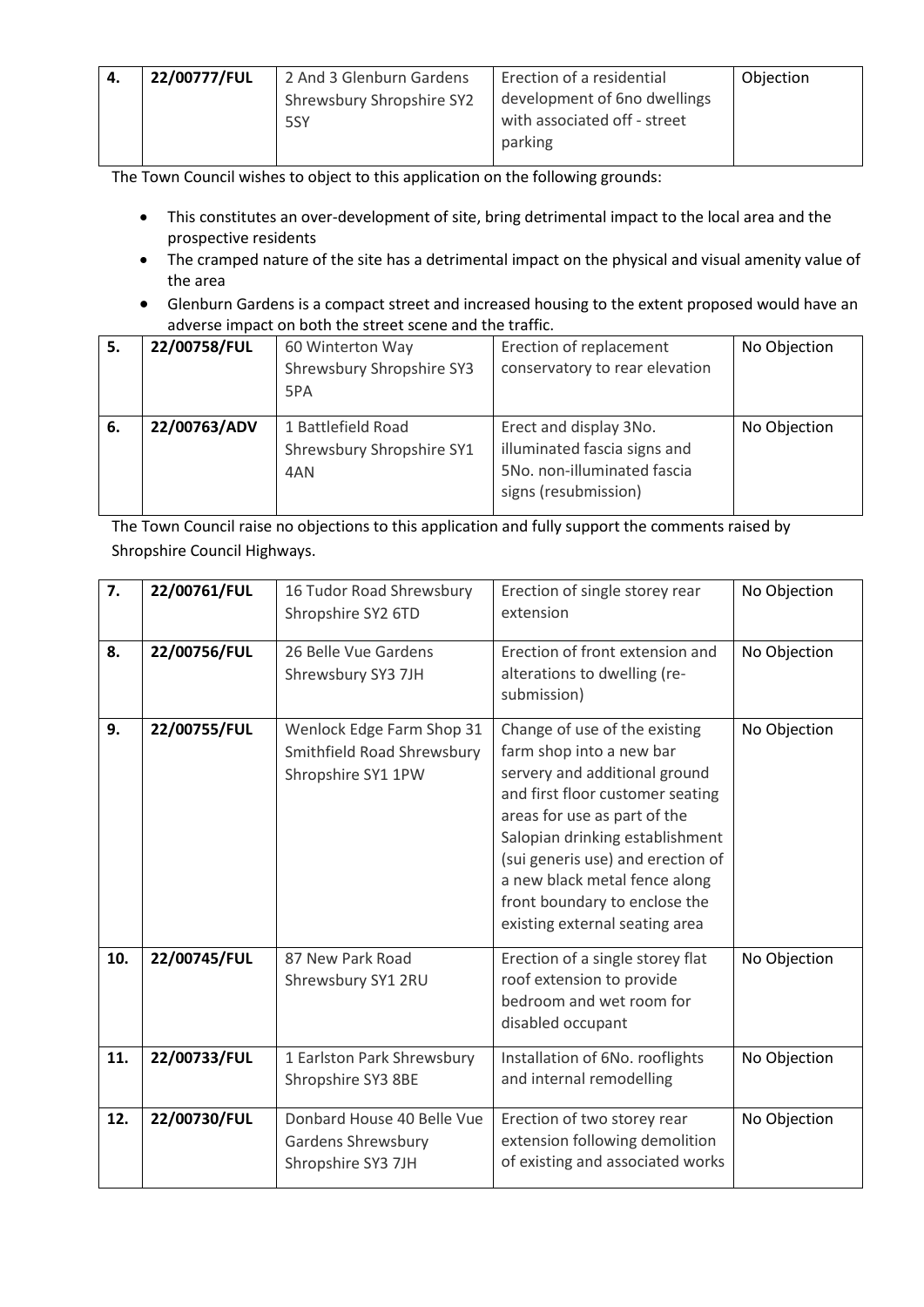| 13. | 22/00722/FUL | 41 Roseway Shrewsbury<br>Shropshire SY1 4HW                 | Application under Section 73A<br>of the Town and Country<br>Planning Act 1990 for the<br>erection of extension to existing<br>dwelling                         | No Objection |
|-----|--------------|-------------------------------------------------------------|----------------------------------------------------------------------------------------------------------------------------------------------------------------|--------------|
| 14. | 22/00703/FUL | 18 Ashley Street Shrewsbury<br>Shropshire SY2 5DU           | Erection of single storey<br>extension to rear elevation                                                                                                       | No Objection |
| 15. | 22/00631/FUL | Sandfield Radbrook Road<br>Shrewsbury Shropshire SY3<br>9BU | Demolition of all buildings and<br>full permission for the erection<br>of 12 dwellings (Use Class C3)<br>and a 70 bed-care home (Use<br>Class C <sub>2</sub> ) | Objection    |

The Town Council wishes to object to this application on the following grounds:

- This constitutes an overdevelopment of site
- There is a lack of usable public open space with much of the allocated space being taken up with a balancing pond
- Whilst the area was previously private, it afforded residents with significant amenity value, particularly with extensive tree cover.
- The removal of 41 trees from the site has a detrimental impact on the biodiversity of the site
- The buildings to the boundary edge and particularly at 3-storey level when all other neighbouring properties are traditionally 2-storey creates an overbearing presence in the area and one where existing residents' right to privacy is severely compromised.

| 16. | 22/00852/TPO | Path Between 14 - 16      | Application for tree works to   | No Objection |
|-----|--------------|---------------------------|---------------------------------|--------------|
|     |              | Winterton Way Shrewsbury  | include the reduction of        |              |
|     |              | Shropshire SY3 5PA        | selected branches at risk of    |              |
|     |              |                           | failure of 1No Blue Atlas Cedar |              |
|     |              |                           | and reduction of branches close |              |
|     |              |                           | to properties covered by the    |              |
|     |              |                           | Shropshire Council (Land to the |              |
|     |              |                           | North of Winterton Way,         |              |
|     |              |                           | Shrewsbury) TPO 2013            |              |
| 17. | 22/00704/FUL | 63B Mytton Oak Road       | Erection of two storey          | No Objection |
|     |              | Shrewsbury SY3 8UQ        | extension to rear elevation     |              |
|     |              |                           |                                 |              |
| 18. | 22/00651/LBC | The Old House 20          | Repairs, internal re-ordering   | No Objection |
|     |              | Canonbury Shrewsbury      | and an extension to the         |              |
|     |              | Shropshire SY3 7AH        | basement affecting a Grade II   |              |
|     |              |                           | <b>Listed Building</b>          |              |
| 19. | 22/00655/FUL | 32 Belle Vue Road         | Proposed driveway and parking   | No Objection |
|     |              | Shrewsbury Shropshire SY3 | in front of property            |              |
|     |              | 7LL                       |                                 |              |
|     |              |                           |                                 |              |

*Councillor Moseley left the meeting*

| 20. | 22/00649/LBC | Darwin House 2 The Mount  | Refurbishment of courtyard      | No Objection |
|-----|--------------|---------------------------|---------------------------------|--------------|
|     |              | Shrewsbury Shropshire SY3 | outbuildings to include the     |              |
|     |              | 8PU                       | insertion of rooflights/windows |              |
|     |              |                           | and doors; removal of gable;    |              |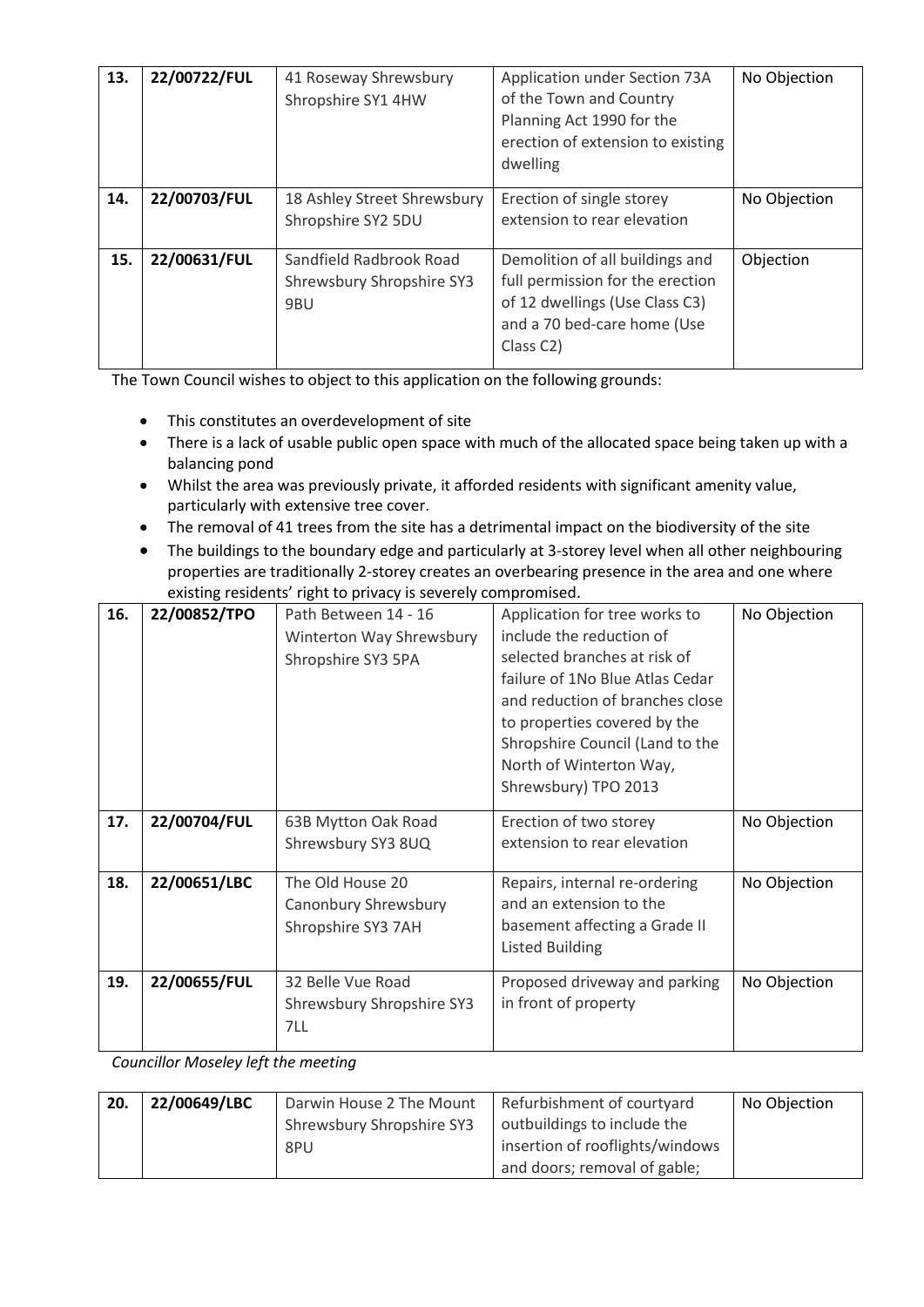|     |              |                                                                                             | insertion of partition walling;<br>removal of 20thC lintel and                                                                                                                                                                                                                                                                                                                                                                                      |              |
|-----|--------------|---------------------------------------------------------------------------------------------|-----------------------------------------------------------------------------------------------------------------------------------------------------------------------------------------------------------------------------------------------------------------------------------------------------------------------------------------------------------------------------------------------------------------------------------------------------|--------------|
|     |              |                                                                                             | chimney stack; brickworks, and<br>all ancillary works                                                                                                                                                                                                                                                                                                                                                                                               |              |
| 21. | 22/00628/LBC | 29-30 Claremont Hill<br>Shrewsbury Shropshire SY1<br>1RD                                    | Reconfiguration of internal<br>layout, replacement shopfront<br>windows and door, installation<br>of a retractable awning,<br>conversion of redundant<br>doorway into takeaway serving<br>hatch affecting a Grade II Listed<br><b>Building</b>                                                                                                                                                                                                      | No Objection |
| 22. | 22/00627/FUL | 29-30 Claremont Hill<br>Shrewsbury Shropshire SY1<br>1RD                                    | Reconfiguration of internal<br>layout, replacement shopfront<br>windows and door, installation<br>of a retractable awning,<br>conversion of redundant<br>doorway into takeaway serving<br>hatch and outdoor seating area                                                                                                                                                                                                                            | No Objection |
| 23. | 22/00632/FUL | The Birches Copthorne Road<br>Shrewsbury Shropshire SY3<br>8NS                              | Partial rendering of existing<br>dwelling                                                                                                                                                                                                                                                                                                                                                                                                           | No Objection |
| 24. | 22/00858/TCA | 53 Oakley Street<br>Shrewsbury Shropshire SY3<br>7JZ                                        | To crown reduce 1No Ash tree<br>up to 2.5m within the Belle Vue<br><b>Conservation Area</b>                                                                                                                                                                                                                                                                                                                                                         | No Objection |
| 25. | 22/00833/TPO | 6 Hillside Drive Shrewsbury<br>Shropshire SY2 5LW                                           | Works to 1No. Thuja Plicata<br>tree to include reducing the<br>branches and the top by 3<br>metres and minor pruning on<br>any areas of the tree that have<br>grown out of the conical shape<br>(these areas would be reduced<br>by no more than 2 metres) the<br>reduction work would remove<br>less than 25% of the tree's<br>foliage protected by<br>Shrewsbury & Atcham Borough<br>Council (Belvidere Paddocks)<br>Tree Preservation Order 2005 | No Objection |
| 26. | 22/00806/TCA | <b>Barnabas Christian</b><br>Fellowship Longden<br>Coleham Shrewsbury<br>Shropshire SY3 7DN | Section fell 1No dying<br>Laburnum tree, cutting stump<br>as close to ground level as<br>possible within Shrewsbury<br><b>Conservation Area</b>                                                                                                                                                                                                                                                                                                     | No Objection |
| 27. | 22/00604/FUL | 12 The Dell Bicton Heath<br>Shrewsbury Shropshire SY3<br>5HG                                | Erection of single storey rear<br>extension                                                                                                                                                                                                                                                                                                                                                                                                         | No Objection |
| 28. | 22/00603/LBC | 149 Abbey Foregate<br>Shrewsbury SY2 6AP                                                    | Works to facilitate the<br>replacement of eight windows                                                                                                                                                                                                                                                                                                                                                                                             | No Objection |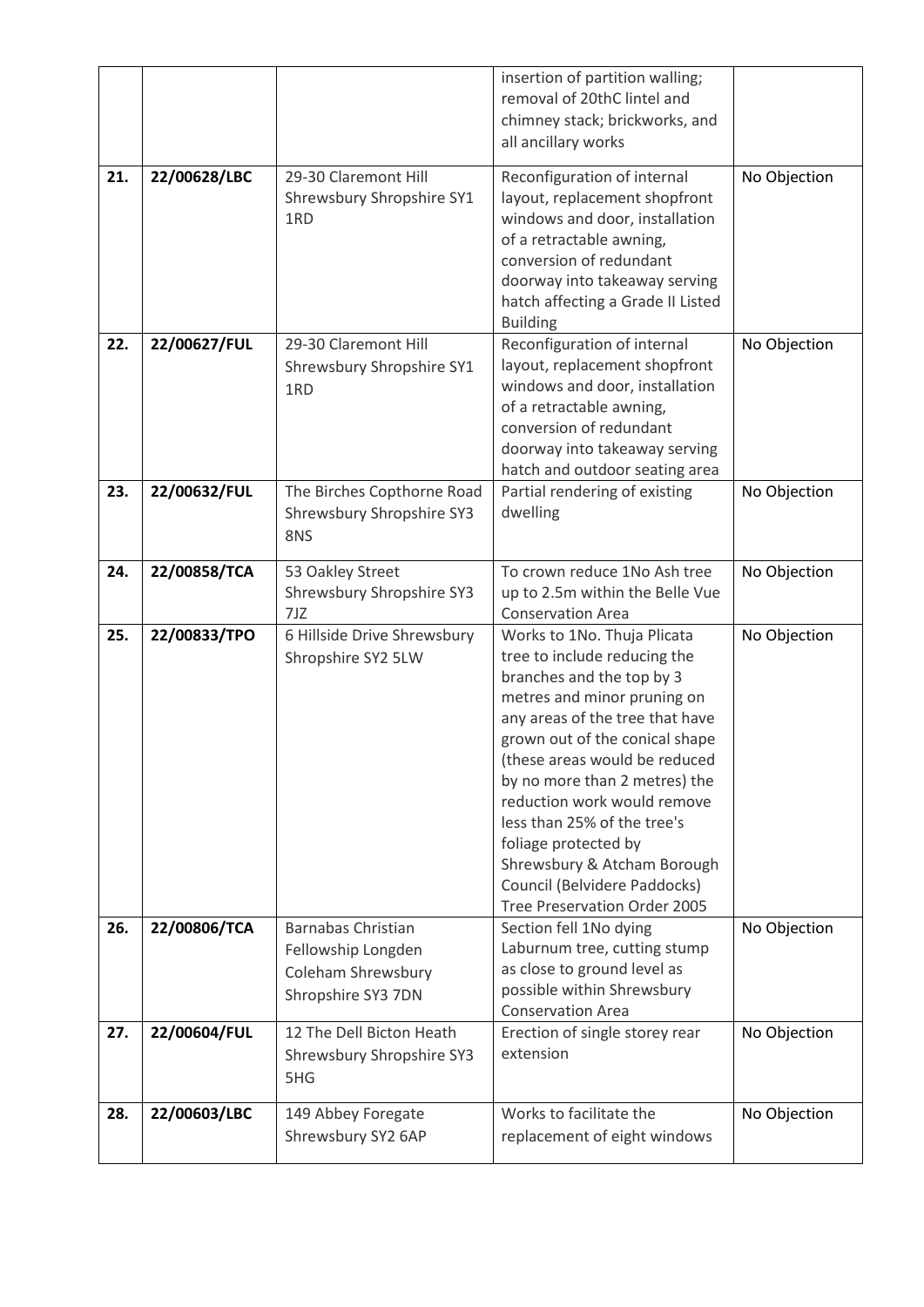|     |              |                                                             | affecting a Grade II Listed<br><b>Building</b>                                                                                                                                                                                                                                                                                                                                                                                                                                                                                                                                                               |                |
|-----|--------------|-------------------------------------------------------------|--------------------------------------------------------------------------------------------------------------------------------------------------------------------------------------------------------------------------------------------------------------------------------------------------------------------------------------------------------------------------------------------------------------------------------------------------------------------------------------------------------------------------------------------------------------------------------------------------------------|----------------|
| 29. | 22/00534/FUL | 9 Holgate Drive Shrewsbury<br>SY1 4TD                       | Removal of internal garden wall<br>and erection of a timber framed<br>garden room and boundary<br>fence 1.8m high and gates                                                                                                                                                                                                                                                                                                                                                                                                                                                                                  | No Objection   |
| 30. | 22/00831/TCA | 1 Water Lane Shrewsbury<br>Shropshire SY3 8JH               | To reduce by 50% (3m) 1No<br>Pyracantha (T1) and reduce by<br>20% (1m all round) 1No Yew<br>Tree (T2) within Shrewsbury<br><b>Conservation Area</b>                                                                                                                                                                                                                                                                                                                                                                                                                                                          | No Objection   |
| 31. | 22/00807/TCA | David House 7 Canonbury<br>Shrewsbury Shropshire SY3<br>7AH | 1. Crown lifting of 2No Holly<br>trees, 1No Norway Maple, 1No<br>Scotts Pine, 2No Lawson<br>Cypress trees and 1No<br>Laburnum tree over driveway<br>by approximately 1-3m to give<br>clearance for the vehicle access<br>required. (2) Removal of limb to<br>Strawberry tree blocking<br>driveway access. (3) Crown<br>lifting of 1No storm damaged<br>Leyland Cypress tree near<br>garage by approximately 2-3m<br>over driveway to give clearance<br>for vehicles and removal of<br>storm damaged branches (4)<br>Section fell 1No Elder tree<br>behind shed within Shrewsbury<br><b>Conservation Area</b> | Representation |

The Town Council does not look favourably to the removal of any trees unless there are justifiable reasons for removal. In the case of the Elder there is no reason. We request that the Tree Officer considers this further and visits the site.

| 32. | 22/00562/FUL | 7 Vane Road Shrewsbury | Erection of rear two storey     | Objection |
|-----|--------------|------------------------|---------------------------------|-----------|
|     |              | Shropshire SY3 7HB     | extension following demolition  |           |
|     |              |                        | of single storey rear extension |           |
|     |              |                        |                                 |           |

The Town Council has concerns about the extent to which the loss of light and privacy of the neighbouring property is compromised with this application, particularly given the size and scale of the proposed extension.

| 33. | 22/00637/ADV | <b>Shrewsbury Flaxmill</b>     | Erect and display 11No non-     | No Objection |
|-----|--------------|--------------------------------|---------------------------------|--------------|
|     |              | <b>Maltings Spring Gardens</b> | illuminated wayfinding signs at |              |
|     |              | Shrewsbury Shropshire SY1      | various locations around the    |              |
|     |              | 2SZ                            | external periphery of the site  |              |
|     |              |                                |                                 |              |

The Town Council raise no objections to this application and fully support the comments raised by Shropshire Council Highways.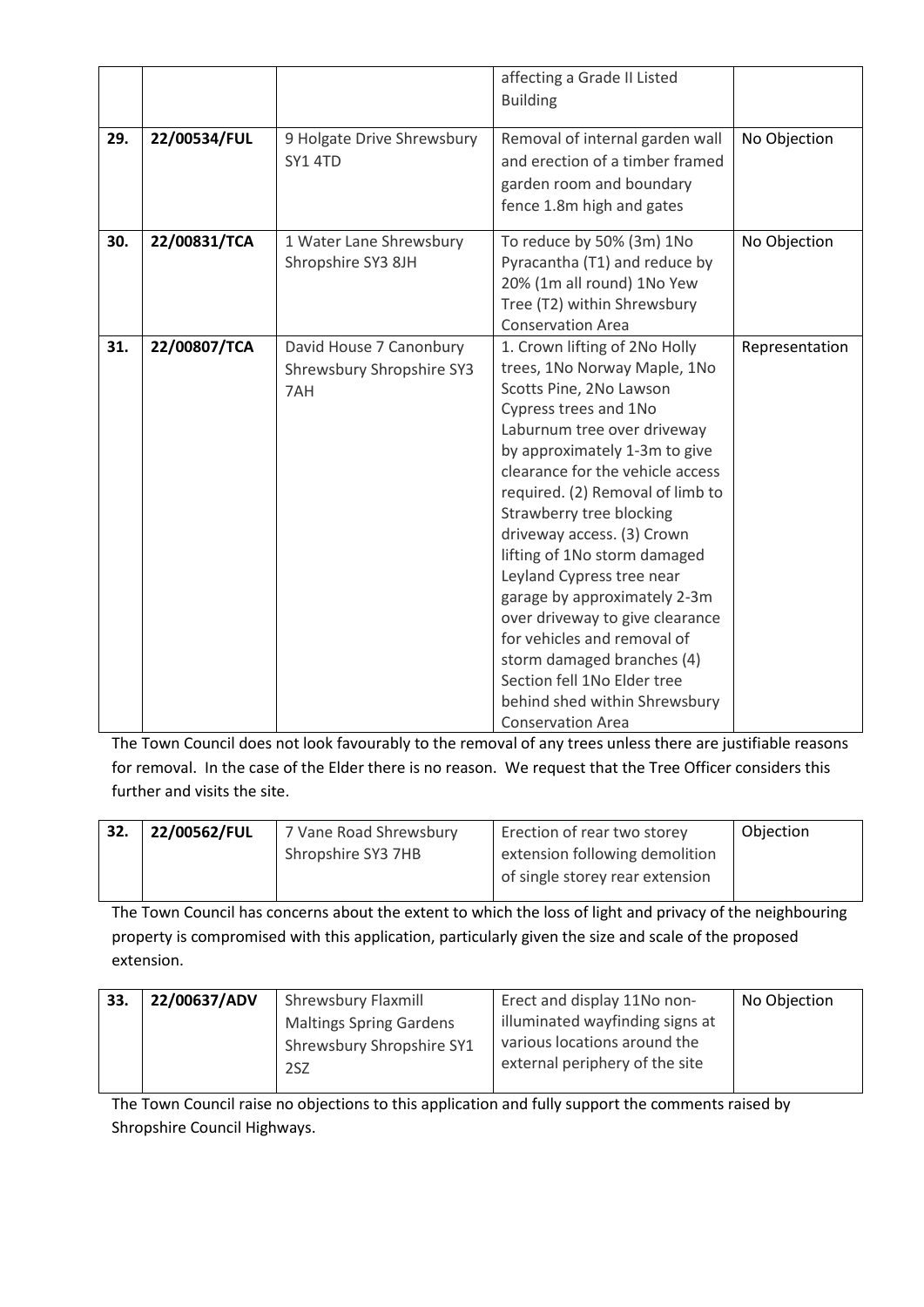| -34. | 22/00569/FUL | Proposed Dwelling NE Of 25 | Erection of single detached | Objection |
|------|--------------|----------------------------|-----------------------------|-----------|
|      |              | Hawthorn Road Off the      | dwelling following the      |           |
|      |              | Hawthorns Shrewsbury       | demolition of single garage |           |
|      |              | Shropshire                 |                             |           |
|      |              |                            |                             |           |

The Town Council notes the number of times proposals on this site have been submitted to planning and on all occasions the applications were refused for overdevelopment. Whilst it is acknowledged that there has been some compromise on size and scale, the Town Council still considers this an overdevelopment of the site in a small cul-de-sac, the result of which will create an overbearing structure on the streetscene.

| 35. | 22/00516/FUL | 13 North Close Shrewsbury<br>Shropshire SY3 7HF                                           | Erection of single storey front<br>extension                                                                                                                                                                                                                                                                            | No Objection |
|-----|--------------|-------------------------------------------------------------------------------------------|-------------------------------------------------------------------------------------------------------------------------------------------------------------------------------------------------------------------------------------------------------------------------------------------------------------------------|--------------|
| 36. | 22/00518/FUL | 20 Dickens Place<br>Shrewsbury Shropshire SY3<br>8ZB                                      | Erection of single storey rear<br>extension, conversion of<br>existing garage, insertion of<br>window on side elevation and<br>internal alterations                                                                                                                                                                     | No Objection |
| 37. | 22/00537/FUL | 76 Mary Webb Road<br>Shrewsbury Shropshire SY3<br>9NT                                     | Erection of first floor extension<br>to rear, formation of roof<br>terrace with glazed guards and<br>external staircase                                                                                                                                                                                                 | No Objection |
| 38. | 22/00520/LBC | Shrewsbury Flaxmill<br><b>Maltings Spring Gardens</b><br>Shrewsbury Shropshire SY1<br>2SZ | Proposed fixing of external<br>grade metal signage and<br>wayfinding units into the<br>mortar joints of brickwork at<br>various locations around the<br><b>Shrewsbury Flaxmill Maltings</b><br>site, as part of the installation<br>of a signage and wayfinding<br>scheme affecting a Grade I<br><b>Listed Building</b> | No Objection |

The Town Council raise no objections to this application and fully support the comments raised by Shropshire Council Highways.

| Representation |
|----------------|
|                |
|                |
|                |
|                |

Whilst the application is at pains to stress that this proposal is creating an annex to the existing property and will never be used as a single independent dwelling, the Town Council respectfully requests that this is conditioned to ensure that remains the case in perpetuity.

| 40. | 22/00714/TPO | Land at Blackfriars   | Tree works to include crown  | Representation |
|-----|--------------|-----------------------|------------------------------|----------------|
|     |              | Shrewsbury Shropshire | reduce by 15% one Norway     |                |
|     |              |                       | Maple tree; end reduction of |                |
|     |              |                       | one Wild Cherry tree; all    |                |
|     |              |                       | protected by Shrewsbury and  |                |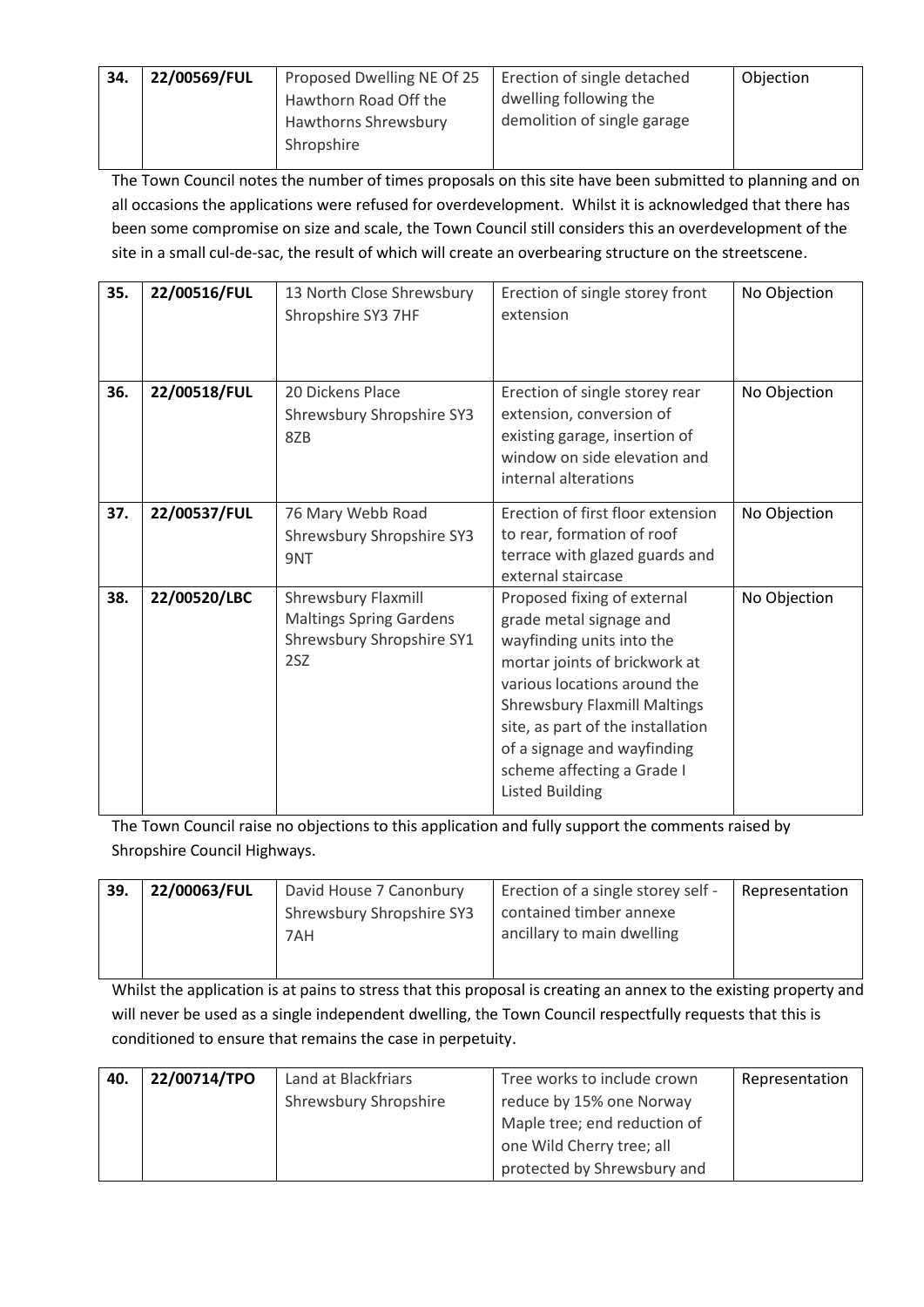|  |  | Atcham Borough Council (Land  |  |
|--|--|-------------------------------|--|
|  |  | off St.Mary's Water Lane,     |  |
|  |  | Shrewsbury) Tree Preservation |  |
|  |  | Order 1995                    |  |
|  |  |                               |  |

The Town Council does not look favourably to the removal of trees unless there is a justifiable reason for removal. In the case of the Wild Cherry there is no reason. We request that the Tree officer considers this further and visits the site.

| 41. | 22/00707/TCA | 42 Havelock Road          | To fell 1No. Holly tree within     | Objection |
|-----|--------------|---------------------------|------------------------------------|-----------|
|     |              | Shrewsbury Shropshire SY3 | <b>Belle Vue Conservation Area</b> |           |
|     |              | 7NE                       |                                    |           |
|     |              |                           |                                    |           |

The Town Council does not consider shading as a justifiable reason for removal of a tree. Also given the extensive tree cover adjacent to this property, the Town Council questions whether removal of this tree will have the desired effect.

| 42. | 22/00492/FUL | 26 Shelton Road Shrewsbury<br>Shropshire SY3 8SR                                               | Erection of 2 storey rear<br>extension                                                                                                                                                                                   | No Objection                                                                                      |
|-----|--------------|------------------------------------------------------------------------------------------------|--------------------------------------------------------------------------------------------------------------------------------------------------------------------------------------------------------------------------|---------------------------------------------------------------------------------------------------|
| 43. | 22/00480/ADV | Unit 3 Anchorage Avenue<br><b>Shrewsbury Business Park</b><br>Shrewsbury Shropshire SY2<br>6FG | Erect and display 1No.<br>additional illuminated fascia<br>sign to rear elevation                                                                                                                                        | No Objection                                                                                      |
| 44. | 22/00474/FUL | 67 Gardeners Place<br>Shrewsbury Shropshire SY2<br>6FH                                         | Erection of a single garage, with<br>a small home office to the rear<br>to for home working                                                                                                                              | No Objection                                                                                      |
| 45. | 22/00678/TCA | Land at St Julian's Crescent<br>Shrewsbury Shropshire                                          | Works to 1no Sycamore Tree to<br>include the reduction in height<br>by 3.5 metres and radial spread<br>by 1.5 metres within the<br><b>Shrewsbury Conservation Area</b>                                                   | No comment<br>made.<br>Permission<br>granted by<br>Shropshire<br>Council prior to<br>the meeting. |
| 46. | 22/00660/TCA | 69 New Street Shrewsbury<br>Shropshire SY3 8JF                                                 | Reduce 3no Birch Trees by 30%<br>within Shrewsbury<br><b>Conservation Area</b>                                                                                                                                           | No Objection                                                                                      |
| 47. | 22/00469/FUL | 2 Reabrook Avenue<br>Shrewsbury Shropshire SY3<br>7QA                                          | Amendment to the scheme<br>previously approved under<br>Planning Ref: 21/02767/FUL for<br>the erection of two storey rear<br>extension and single storey<br>garage extension to the side<br>including canopy to frontage | No Objection                                                                                      |